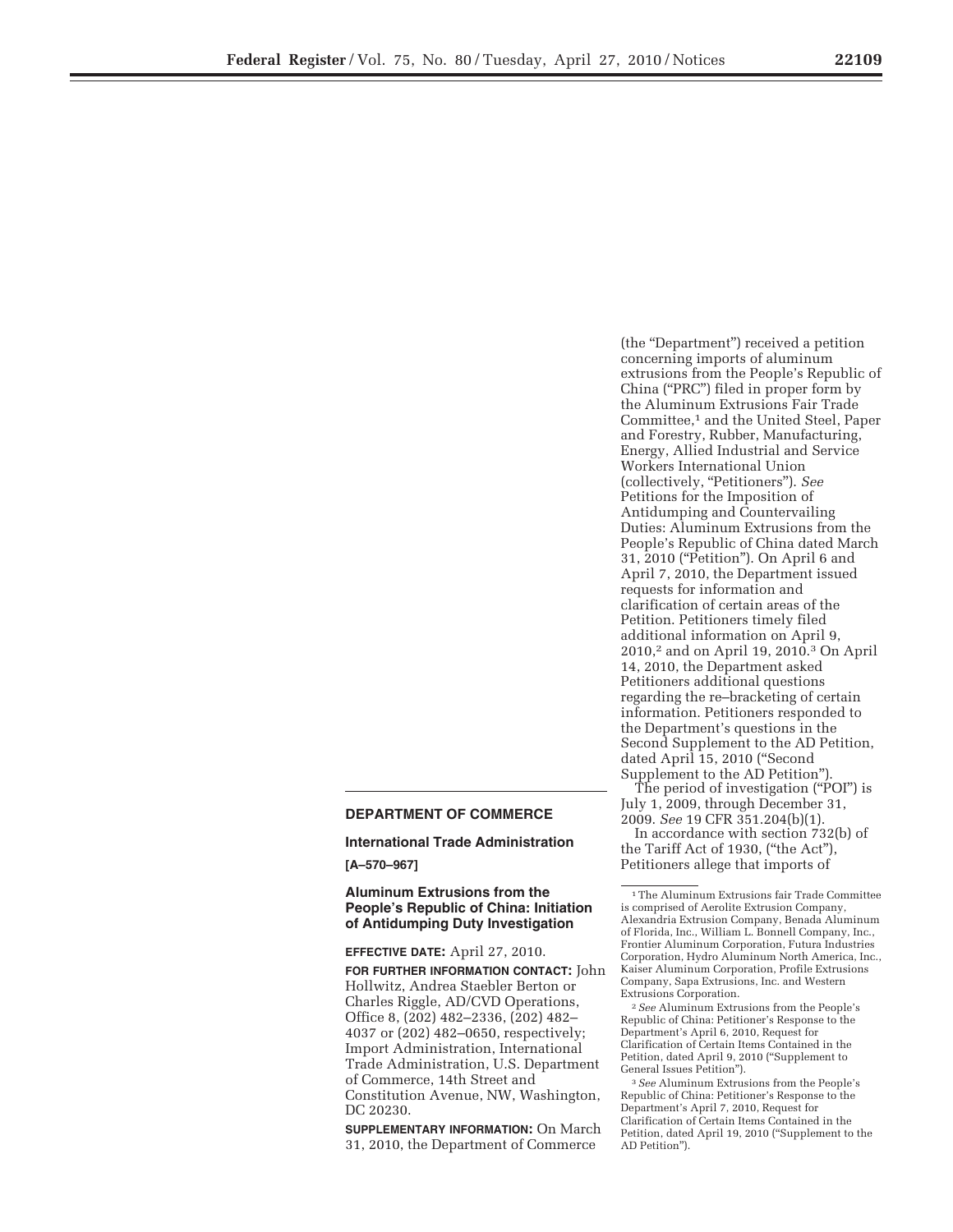aluminum extrusions from the PRC are being, or are likely to be, sold in the United States at less than fair value, within the meaning of section 731 of the Act, and that such imports are materially injuring, or threatening material injury to, an industry in the United States.

The Department finds that Petitioners filed the Petition on behalf of the domestic industry because Petitioners are an interested party, as defined in section  $771(9)(C)$ , (D), and (F) of the Act, and have demonstrated sufficient industry support with respect to the antidumping duty investigation that Petitioners are requesting the Department to initiate (*see*  ''Determination of Industry Support for the Petition'' section below).

### **Scope of the Investigation**

The products covered by this investigation are aluminum extrusions from the PRC. For a full description of the scope of the investigation, please *see*  ''Scope of Investigation,'' in Appendix I of this notice.

#### **Comments on Scope of the Investigation**

During our review of the Petition, we discussed the scope with Petitioners to ensure that it is an accurate reflection of the products for which the domestic industry is seeking relief. Moreover, as discussed in the preamble to the regulations (*Antidumping Duties; Countervailing Duties; Final Rule*, 62 FR 27296, 27323 (May 19, 1997)), we are setting aside a period for interested parties to raise issues regarding product coverage. The Department encourages interested parties to submit such comments by Monday, May 10, 2010, which is twenty calendar days from the signature date of this notice. Comments should be addressed to Import Administration's APO/Dockets Unit, Room 1870, U.S. Department of Commerce, 14th Street and Constitution Avenue, NW, Washington, DC 20230. The period of scope consultations is intended to provide the Department with ample opportunity to consider all comments and to consult with parties prior to the issuance of the preliminary determination.

#### **Comments on Product Characteristics for Antidumping Duty Questionnaires**

We are requesting comments from interested parties regarding the appropriate physical characteristics of aluminum extrusions to be reported in response to the Department's antidumping questionnaires. This information will be used to identify the key physical characteristics of the merchandise under consideration in

order to more accurately report the relevant factors and costs of production, as well as to develop appropriate product comparison criteria.

Interested parties may provide information or comments that they believe are relevant to the development of an accurate listing of physical characteristics. Specifically, they may provide comments as to which characteristics are appropriate to use as: 1) general product characteristics; and 2) the product comparison criteria. We note that it is not always appropriate to use all product characteristics as product comparison criteria. We base product comparison criteria on meaningful commercial differences among products. In other words, while there may be some physical product characteristics utilized by manufacturers to describe aluminum extrusions, it may be that only a select few product characteristics take into account commercially meaningful physical characteristics. In addition, interested parties may comment on the order in which the physical characteristics should be used in product matching. Generally, the Department attempts to list the most important physical characteristics first and the least important characteristics last.

In order to consider the suggestions of interested parties in developing and issuing the antidumping duty questionnaires, we must receive comments at the above–referenced address by May 10, 2010. Additionally, rebuttal comments must be received by May 17, 2010.

### **Determination of Industry Support for the Petition**

Section 732(b)(1) of the Act requires that a petition be filed on behalf of the domestic industry. Section 732(c)(4)(A) of the Act provides that a petition meets this requirement if the domestic producers or workers who support the petition account for: (i) at least 25 percent of the total production of the domestic like product; and (ii) more than 50 percent of the production of the domestic like product produced by that portion of the industry expressing support for, or opposition to, the petition. Moreover, section 732(c)(4)(D) of the Act provides that, if the petition does not establish support of domestic producers or workers accounting for more than 50 percent of the total production of the domestic like product, the Department shall: (i) poll the industry or rely on other information in order to determine if there is support for the petition, as required by subparagraph (A); or (ii) determine

industry support using a statistically valid sampling method to poll the industry.

Section 771(4)(A) of the Act defines the ''industry'' as the producers as a whole of a domestic like product. Thus, to determine whether a petition has the requisite industry support, the statute directs the Department to look to producers and workers who produce the domestic like product. The U.S. International Trade Commission (''ITC''), which is responsible for determining whether "the domestic industry" has been injured, must also determine what constitutes a domestic like product in order to define the industry. While both the Department and the ITC must apply the same statutory definition regarding the domestic like product (*see* section 771(10) of the Act), they do so for different purposes and pursuant to a separate and distinct authority. In addition, the Department's determination is subject to limitations of time and information. Although this may result in different definitions of the like product, such differences do not render the decision of either agency contrary to law. See USEC, Inc. v. United States, 132 F. Supp. 2d 1, 8 (CIT 2001), citing *Algoma Steel Corp., Ltd. v. United States*, 688 F. Supp. 639, 644 (CIT 1988), *aff'd* 865 F.2d 240 (Fed. Cir. 1989), cert. denied 492 U.S. 919 (1989).

Section 771(10) of the Act defines the domestic like product as ''a product which is like, or in the absence of like, most similar in characteristics and uses with, the article subject to an investigation under this title." Thus, the reference point from which the domestic like product analysis begins is ''the article subject to an investigation'' (*i.e.*, the class or kind of merchandise to be investigated, which normally will be the scope as defined in the petition).

With regard to the domestic like product, Petitioners do not offer a definition of domestic like product distinct from the scope of the investigation. Based on our analysis of the information submitted on the record, we have determined that aluminum extrusions constitute a single domestic like product and we have analyzed industry support in terms of that domestic like product. For a discussion of the domestic like product analysis in this case, *see* Antidumping Duty Investigation Initiation Checklist: Aluminum Extrusions from the People's Republic of China (''Checklist''), at Attachment II, Industry Support, on file in the Central Records Unit, Room 1117 of the main Department of Commerce building.

In determining whether Petitioners have standing under section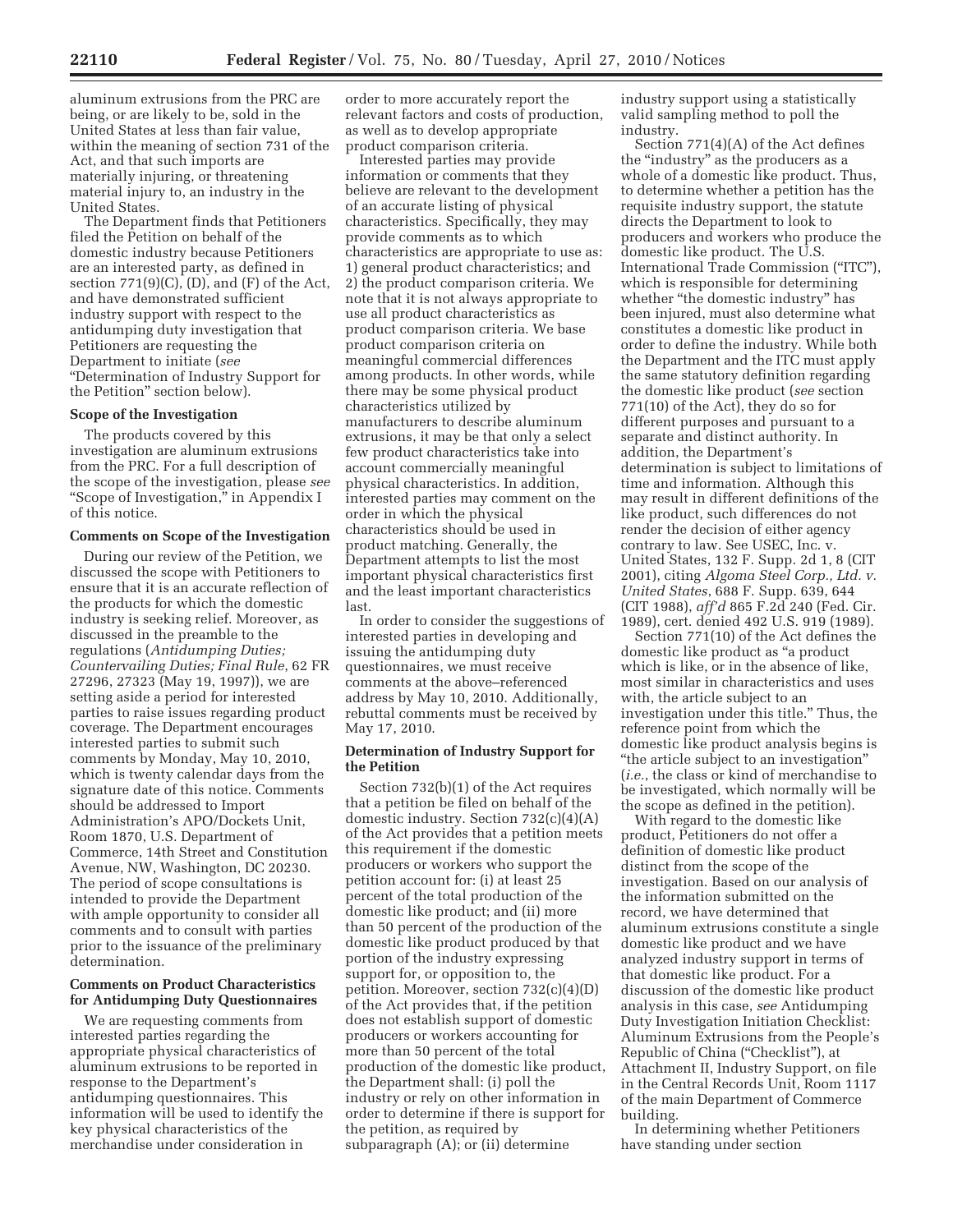732(c)(4)(A) of the Act, we considered the industry support data contained in the Petition with reference to the domestic like product as defined in the ''Scope of Investigations'' section above. To establish industry support, Petitioners provided their production of the domestic like product in 2009. *See*  Volume I of the Petition at Exhibit I–3. In addition Petitioners provided letters of support from ten additional companies that produce the domestic like product. *See id*. Petitioners compared their production and the production of the supporters of the Petition to the estimated total production of the domestic like product for the entire domestic industry. *See*  Volume I of the Petition at 3–4 and Exhibits I–3 and I–4. Petitioners estimated total industry production of the domestic like product for 2009 using industry wide shipment data from the Aluminum Association, which according to Petitioners is ''an independent and authoritative source for aluminum industry data.'' *See*  Volume I of the Petition, at 3. We have relied upon data Petitioners provided for purposes of measuring industry support. For further discussion, *see*  Checklist at Attachment II.

Our review of the data provided in the Petition, supplemental submissions, and other information readily available to the Department indicates that Petitioners have established industry support. First, the Petition established support from domestic producers (or workers) accounting for more than 50 percent of the total production of the domestic like product and, as such, the Department is not required to take further action in order to evaluate industry support (*e.g.*, polling). *See*  Section 732(c)(4)(D) of the Act, and Checklist at Attachment 2. Second, the domestic producers (or workers) have met the statutory criteria for industry support under section  $732(c)(4)(A)(i)$  of the Act because the domestic producers (or workers) who support the Petition account for at least 25 percent of the total production of the domestic like product. *See* Checklist at Attachment II. Finally, the domestic producers (or workers) have met the statutory criteria for industry support under section 732(c)(4)(A)(ii) of the Act because the domestic producers (or workers) who support the Petition account for more than 50 percent of the production of the domestic like product produced by that portion of the industry expressing support for, or opposition to, the Petition. Accordingly, the Department determines that the Petition was filed on behalf of the domestic industry within

the meaning of section 732(b)(1) of the Act. *See id*.

The Department finds that Petitioners filed the Petition on behalf of the domestic industry because it is an interested party as defined in section 771(9)(C), (D), and (F) of the Act and it has demonstrated sufficient industry support with respect to the antidumping duty investigation that it is requesting the Department initiate. *See id*.

#### **Allegations and Evidence of Material Injury and Causation**

Petitioners alleged that the U.S. industry producing the domestic like product is being materially injured, or is threatened with material injury, by reason of the imports of the subject merchandise sold at less than normal value (''NV''). In addition, Petitioners alleged that subject imports exceed the negligibility threshold provided for under section 771(24)(A) of the Act.

Petitioners contended that the industry's injured condition is illustrated by reduced market share, increased raw material cost, declining capacity, production, shipments, underselling and price depression or suppression, reduced employment, hours worked, and wages paid, declines in financial performance, lost sales and revenue, and an increase in import penetration. *See* Volume I of the Petition, at 16, 19–27, 30–33, and Exhibits I–10 through I–15, III–33; and Supplement to AD/CVD Petitions, dated April 9, 2010, at 8–9, and Attachment 4. We have assessed the allegations and supporting evidence regarding material injury, threat of material injury, and causation, and have determined that these allegations are properly supported by adequate evidence and meet the statutory requirements for initiation. *See*  Checklist at Attachment III.

## **Allegations of Sales at Less Than Fair Value**

The following is a description of the allegations of sales at less than fair value upon which the Department based its decision to initiate this investigation of imports of aluminum extrusions from the PRC. The sources of data for the deductions and adjustments relating to the U.S. price and the factors of production are also discussed in the initiation checklist. *See* Checklist.

## **U.S. Price**

Petitioners calculated export price (''EP'') based on documentation of offers for

sale obtained from a confidential source. *See* Checklist; *see also* Volume II of the Petition, at 1 and Exhibits II– 1 and II–2. Based on the terms of sale,

Petitioners adjusted the export price for brokerage and handling and foreign domestic inland freight. *See* Checklist; *see also* Volume II of the Petition, at 1– 2 and Exhibits II–2 and II–3.

### **Normal Value**

Petitioners claim the PRC is a non– market economy (''NME'') country and that no determination to the contrary has been made by the Department. *See*  Volume II of the Petition, at 2. In accordance with section 771(18)(C)(i) of the Act, the presumption of NME status remains in effect until revoked by the Department. The presumption of NME status for the PRC has not been revoked by the Department and, therefore, remains in effect for purposes of the initiation of this investigation. Accordingly, the NV of the product for the PRC investigation is appropriately based on factors of production valued in a surrogate market–economy country in accordance with section 773(c) of the Act. In the course of this investigation, all parties, including the public, will have the opportunity to provide relevant information related to the issue of the PRC's NME status and the granting of separate rates to individual exporters.

Petitioners contend that India is the appropriate surrogate country for the PRC because: 1) it is at a level of economic development comparable to that of the PRC and 2) it is a significant producer and exporter of comparable merchandise. *See* Volume II of the Petition, at 3–5, and Exhibits II–4 and II–16. Based on the information provided by Petitioners, we believe that it is appropriate to use India as a surrogate country for initiation purposes. After initiation of the investigation, interested parties will have the opportunity to submit comments regarding surrogate country selection and, pursuant to 19 CFR  $351.301(c)(3)(i)$ , will be provided an opportunity to submit publicly available information to value factors of production within 40 days after the date of publication of the preliminary determination.

Petitioners calculated NV and the dumping margins using the Department's NME methodology as required by 19 CFR 351.202(b)(7)(i)(C) and 19 CFR 351.408. In calculating NV, Petitioners based the quantity of each of the inputs used to manufacture aluminum extrusions in the PRC on product–specific production costs and/ or consumption rates of an aluminum extrusions producer in the United States (''Surrogate Domestic Producer'') for identical or similar merchandise during the POI. *See* Volume II of the Petition, at 5–8 and Exhibits II–2, II–6, II–7 and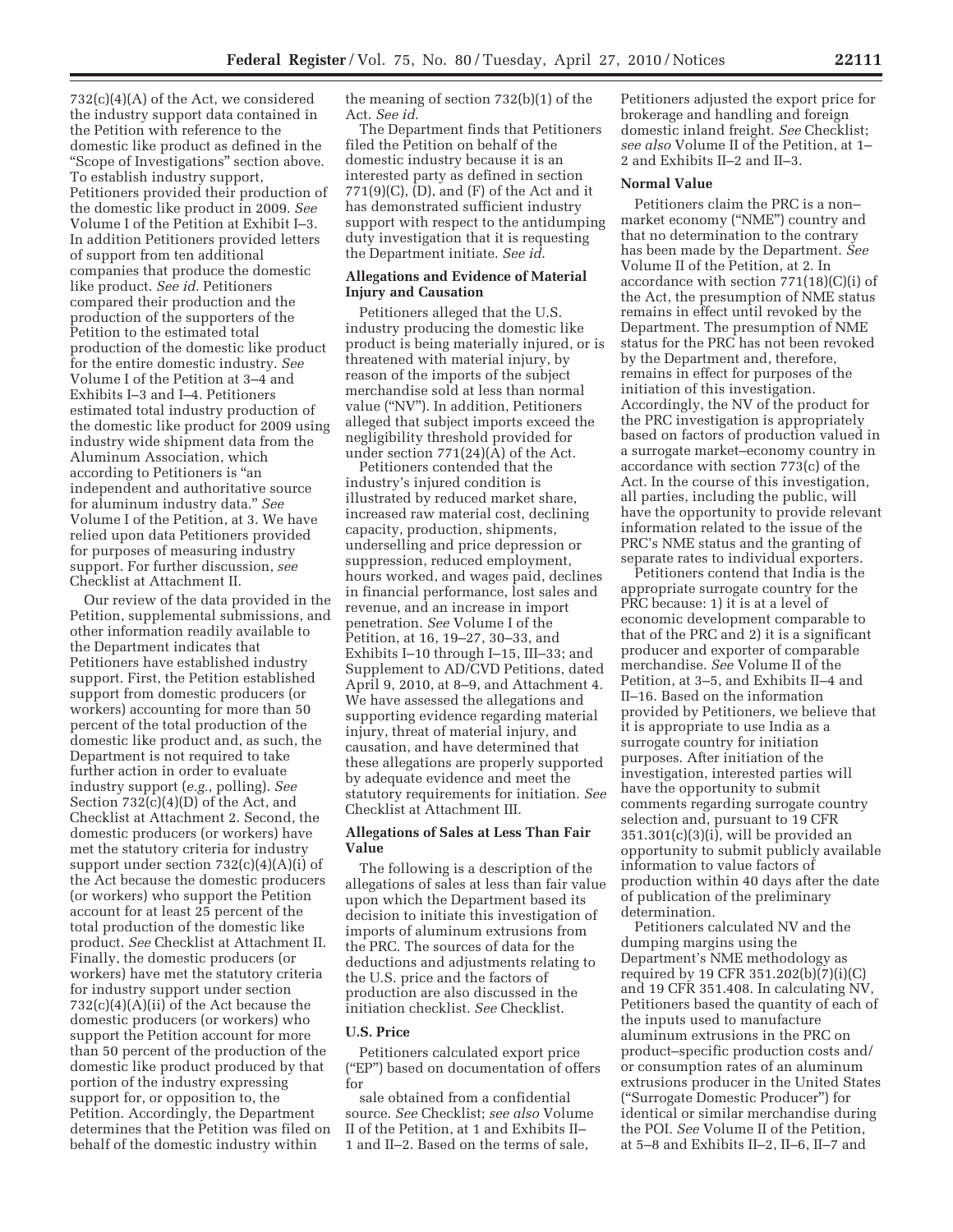II–9. Petitioners state that the actual usage rates of the foreign manufacturers of aluminum extrusions are not reasonably available; however, Petitioners note that according to the information available, the production of aluminum extrusions relies on similar production methods to the Surrogate Domestic Producer. *See* Volume II of the Petition, at 5 and Exhibit II–8.

As noted above, Petitioners determined the consumption quantities of all raw materials based on the production experience of the Surrogate Domestic Producer. Petitioners valued most of the factors of production based on reasonably available, public surrogate country data, specifically, Indian import statistics from the Global Trade Atlas (''GTA''). *See* Volume II of the Petition, at 6–8; *see also* Second Supplement to the AD Petition, at Exhibit S–2. Petitioners excluded from these import statistics imports from countries previously determined by the Department to be NME countries. Petitioners also excluded import statistics from Indonesia, the Republic of Korea, and Thailand, as the Department has previously excluded prices from these countries because they maintain broadly available, non– industry-specific export subsidies. *See*  Second Supplement to the AD Petition, at Exhibit S–2. Petitioners valued certain other factors of production using price data obtained from the Bombay Metal Exchange, as published by Reuters India. *See* Volume II of the Petition, at 7, and Second Supplement to the AD Petition, at Exhibit S–1. In addition, Petitioners made currency conversions, where necessary, based on the POI–average rupee/U.S. dollar exchange rate, as reported on the Department's web site. *See* Volume II of the Petition, at 7 and Exhibit II–11. Petitioners determined labor costs using the labor consumption, in hours, derived from the Surrogate Domestic Producer's experience. *See* Volume II of the Petition, at 7 and Exhibits II–6 and II–9. Petitioners valued labor costs using the Department's NME Wage Rate for the PRC at http://ia.ita.doc.gov/wages/ 07wages/final/final–2009–2007– wages.html. *See* Volume II of the Petition, at 7 and Exhibit II–13. For purposes of initiation, the Department determines that the surrogate values used by Petitioners are reasonably available and, thus, acceptable for purposes of initiation.

Petitioners determined electricity costs using the electricity consumption, in kilowatt hours, derived from the Surrogate Domestic Producer's experience. *See* Volume II of the Petition, at 7 and Exhibit II–14; see also

Supplement to the AD Petition at Exhibit S–3. Petitioners valued electricity using the Indian electricity rate reported by the Central Electric Authority of the Government of India. *See* Supplement to the AD Petition, at 7 and Exhibit S–3. Petitioners determined natural gas costs using the natural gas consumption, in million British thermal units (''mmBtu''), derived from the Surrogate Domestic Producer's experience. *See* Volume II of the Petition, at 8, and Exhibit II–6 and II–9. Petitioners valued natural gas using the same methodology the Department used in the recent initiation of *Certain Coated Paper Suitable for High–Quality Print Graphics Using Sheet–Fed Presses from Indonesia and the People's Republic of China*, which was based on Indian import statistics. *See* Volume II of the Petition, at 8 and Exhibit II–15.

Petitioners determined packing costs using data from the GTA, derived from the Surrogate Domestic Producer's experience. *See* Volume II of the Petition, at Exhibit II–6; *see also*  Supplement to the AD Petition, at 4 and Exhibits S–4 and S–6.

Petitioners based factory overhead, selling, general and administrative expenses, and profit on data from Jindal Aluminium, Ltd., a producer of aluminum extrusions, for the 2008 2009 fiscal year. *See* Volume II of the Petition, at 8 and Exhibit II–16.

#### **Fair–Value Comparisons**

Based on the data provided by Petitioners, there is reason to believe that imports of aluminum extrusions from the PRC are being, or are likely to be, sold in the United States at less than fair value. Based on a comparison of U.S. prices and NV calculated in accordance with section 773(c) of the Act, as described above, the estimated dumping margins for aluminum extrusions from the PRC range from 32.57 percent to 33.32 percent. See Checklist and Second Supplement to the AD Petition at Exhibit S–2.

#### **Initiation of Antidumping Investigation**

Based upon the examination of the Petition on aluminum extrusions from the PRC, the Department finds the Petition meets the requirements of section 732 of the Act. Therefore, we are initiating an antidumping duty investigation to determine whether imports of aluminum extrusions from the PRC are being, or are likely to be, sold in the United States at less than fair value. In accordance with section 733(b)(1)(A) of the Act and 19 CFR 351.205(b)(1), unless postponed, we will make our preliminary determinations no later than 140 days after the date of this initiation.

### **Targeted Dumping Allegations**

On December 10, 2008, the Department issued an interim final rule for the purpose of withdrawing 19 CFR 351.414(f) and (g), the regulatory provisions governing the targeted dumping analysis in antidumping duty investigations, and the corresponding regulation governing the deadline for targeted dumping allegations, 19 CFR 351.301(d)(5). *See Withdrawal of the Regulatory Provisions Governing Targeted Dumping in Antidumping Duty Investigations*, 73 FR 74930 (December 10, 2008). The Department stated that ''withdrawal will allow the Department to exercise the discretion intended by the statute and, thereby, develop a practice that will allow interested parties to pursue all statutory avenues of relief in this area.'' *Id*. at 74931.

In order to accomplish this objective, if any interested party wishes to make a targeted dumping allegation in this investigation pursuant to section  $777A(d)(1)(B)$  of the Act, such allegation is due no later than 45 days before the scheduled date of the preliminary determination.

#### **Respondent Selection**

For this investigation, the Department will request quantity and value information from known exporters and producers identified with complete contact information in the Petition. The quantity and value data received from NME exporters/producers will be used as the basis to select the mandatory respondents.

The Department requires that the respondents submit a response to both the quantity and value questionnaire and the separate–rate application by the respective deadlines in order to receive consideration for separate–rate status. *See Circular Welded Austenitic Stainless Pressure Pipe from the People's Republic of China: Initiation of Antidumping Duty Investigation*, 73 FR 10221, 10225 (February 26, 2008); *Initiation of Antidumping Duty Investigation: Certain Artist Canvas From the People's Republic of China*, 70 FR 21996, 21999 (April 28, 2005). On the date of the publication of this initiation notice in the **Federal Register**, the Department will post the quantity and value questionnaire along with the filing instructions on the Import Administration web site at http:// ia.ita.doc.gov/ia–highlights-and– news.html, and a response to the quantity and value questionnaire is due no later than May 11, 2010. Also, the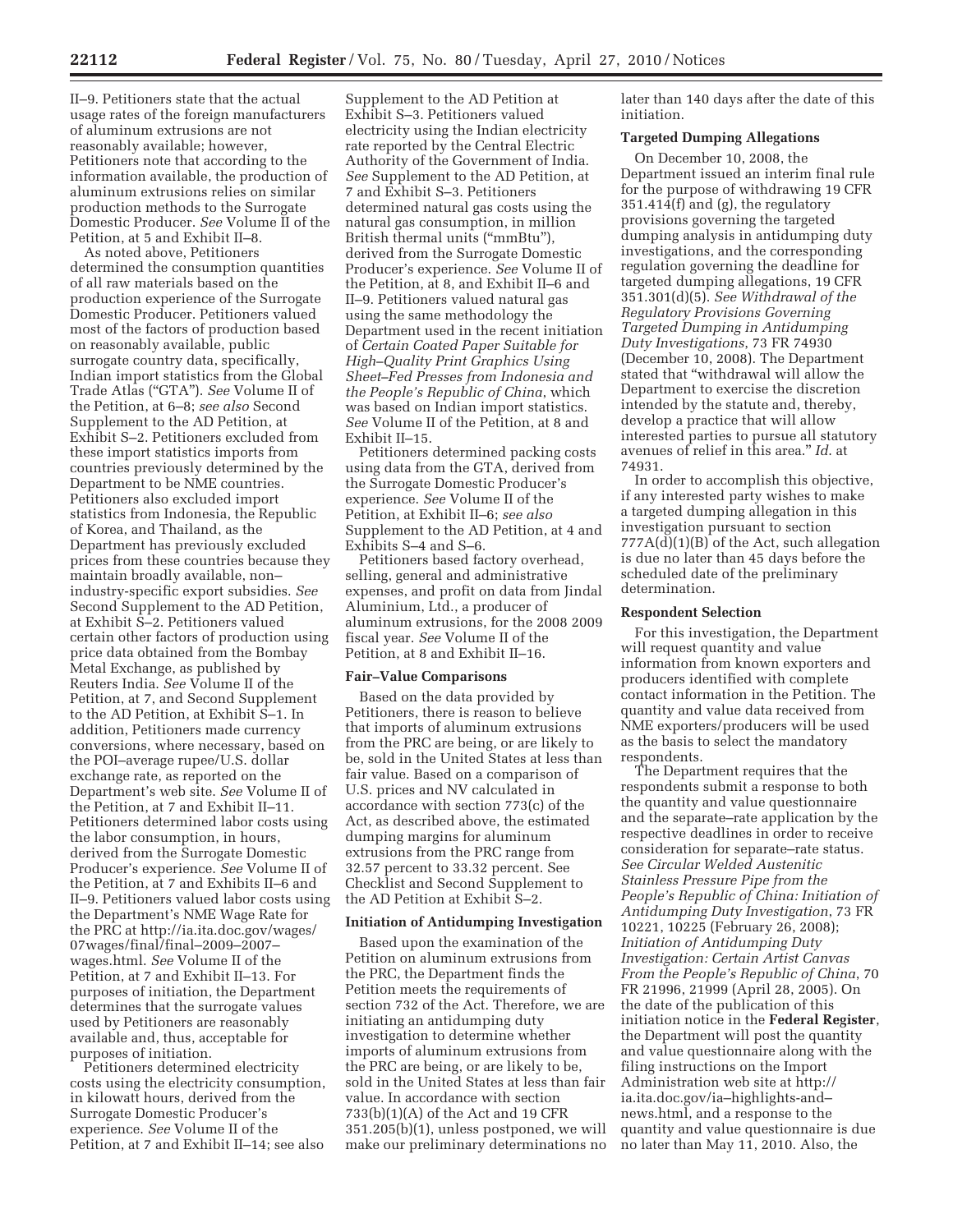Department will send the quantity and value questionnaire to those PRC companies identified in the Petition in Volume I of the Petition, at Exhibit I–8.

Interested parties must submit applications for disclosure under APO in accordance with 19 CFR 351.305. Instructions for filing such applications may be found on the Department's web site at http://ia.ita.doc.gov/apo.

### **Separate Rates Application**

In order to obtain separate–rate status in NME investigations, exporters and producers must submit a separate–rate status application. *See* Policy Bulletin 05.1: Separate–Rates Practice and Application of Combination Rates in Antidumping Investigations involving Non–Market Economy Countries, dated April 5, 2005 (''Policy Bulletin''), available on the Department's web site at http://ia.ita.doc.gov/policy/bull05– 1.pdf. Based on our experience in processing the separate–rate applications in previous antidumping duty investigations, we have modified the application for this investigation to make it more administrable and easier for applicants to complete. *See, e.g., Initiation of Antidumping Duty Investigation: Certain New Pneumatic Off–the-Road Tires From the People's Republic of China*, 72 FR 43591, 43594– 95 (August 6, 2007). The specific requirements for submitting the separate–rate application in this investigation are outlined in detail in the application itself, which will be available on the Department's web site at http://ia.ita.doc.gov/ia–highlightsand–news.html on the date of publication of this initiation notice in the **Federal Register**. The separate–rate application will be due 60 days after publication of this initiation notice. For exporters and producers who submit a separate–rate status application and subsequently are selected as mandatory respondents, these exporters and producers will no longer be eligible for consideration for separate rate status unless they respond to all parts of the questionnaire as mandatory respondents. As noted in the ''Respondent Selection'' section above, the Department requires that respondents submit a response to both the quantity and value questionnaire and the separate rate application by the respective deadlines in order to receive consideration for separate–rate status.

### **Use of Combination Rates in an NME Investigation**

The Department will calculate combination rates for certain respondents that are eligible for a separate rate in this investigation. The Policy Bulletin states:

{}hile continuing the practice of assigning separate rates only to exporters, all separate rates that the Department will now assign in its NME investigations will be specific to those producers that supplied the exporter during the period of investigation. Note, however, that one rate is calculated for the exporter and all of the producers which supplied subject merchandise to it during the period of investigation. This practice applies both to mandatory respondents receiving an individually calculated separate rate as well as the pool of non– investigated firms receiving the weighted–average of the individually calculated rates. This practice is referred to as the application of ''combination rates'' because such rates apply to specific combinations of exporters and one or more producers. The cash– deposit rate assigned to an exporter will apply only to merchandise both exported by the firm in question *and* produced by a firm that supplied the exporter during the period of investigation.

*See* Policy Bulletin at 6 (emphasis added).

# **Distribution of Copies of the Petition**

In accordance with section 732(b)(3)(A) of the Act and 19 CFR 351.202(f), copies of the public versions of the Petition have been provided to the representatives of the Government of the PRC. Because of the large number of producers/exporters identified in the Petition, the Department considers the service of the public version of the Petition to the foreign producers/ exporters satisfied by the delivery of the public version to the Government of the PRC, consistent with 19 CFR 351.203(c)(2).

#### **ITC Notification**

We have notified the ITC of our initiations, as required by section 732(d) of the Act.

#### **Preliminary Determinations by the ITC**

The ITC will preliminarily determine, no later than May 17, 2010, whether there is a reasonable indication that imports of aluminum extrusions from the PRC are materially injuring, or threatening material injury to a U.S. industry. A negative ITC determination will result in the investigation being terminated; otherwise, this investigation will proceed according to statutory and regulatory time limits.

This notice is issued and published pursuant to section 777(i) of the Act.

Dated: April 20, 2010.

## **Ronald K. Lorentzen,**

*Deputy Assistant Secretary for Import Administration.* 

### **Attachment I**

#### **Scope of the Investigations**

The merchandise covered by these investigations is aluminum extrusions which are shapes and forms, produced by an extrusion process, made from aluminum alloys having metallic elements corresponding to the alloy series designations published by The Aluminum Association commencing with the numbers 1, 3, and 6 (or proprietary equivalents or other certifying body equivalents). Specifically, the subject merchandise made from aluminum alloy with an Aluminum Association series designation commencing with the number 1 contains not less than 99 percent aluminum by weight. The subject merchandise made from aluminum alloy with an Aluminum Association series designation commencing with the number 3 contains manganese as the major alloying element, with manganese accounting for not more than 3.0 percent of total materials by weight. The subject merchandise made from an aluminum alloy with an Aluminum Association series designation commencing with the number 6 contains magnesium and silicon as the major alloying elements, with magnesium accounting for at least 0.1 percent but not more than 2.0 percent of total materials by weight, and silicon accounting for at least 0.1 percent but not more than 3.0 percent of total materials by weight. The subject aluminum extrusions are properly identified by a four–digit alloy series without either a decimal point or leading letter. Illustrative examples from among the approximately 160 registered alloys that may characterize the subject merchandise are as follows: 1350, 3003, and 6060.

Aluminum extrusions are produced and imported in a wide variety of shapes and forms, including, but not limited to, hollow profiles, other solid profiles, pipes, tubes, bars, and rods. Aluminum extrusions that are drawn subsequent to extrusion (''drawn aluminum'') are also included in the scope.

Aluminum extrusions are produced and imported with a variety of finishes (both coatings and surface treatments), and types of fabrication. The types of coatings and treatments applied to subject aluminum extrusions include,